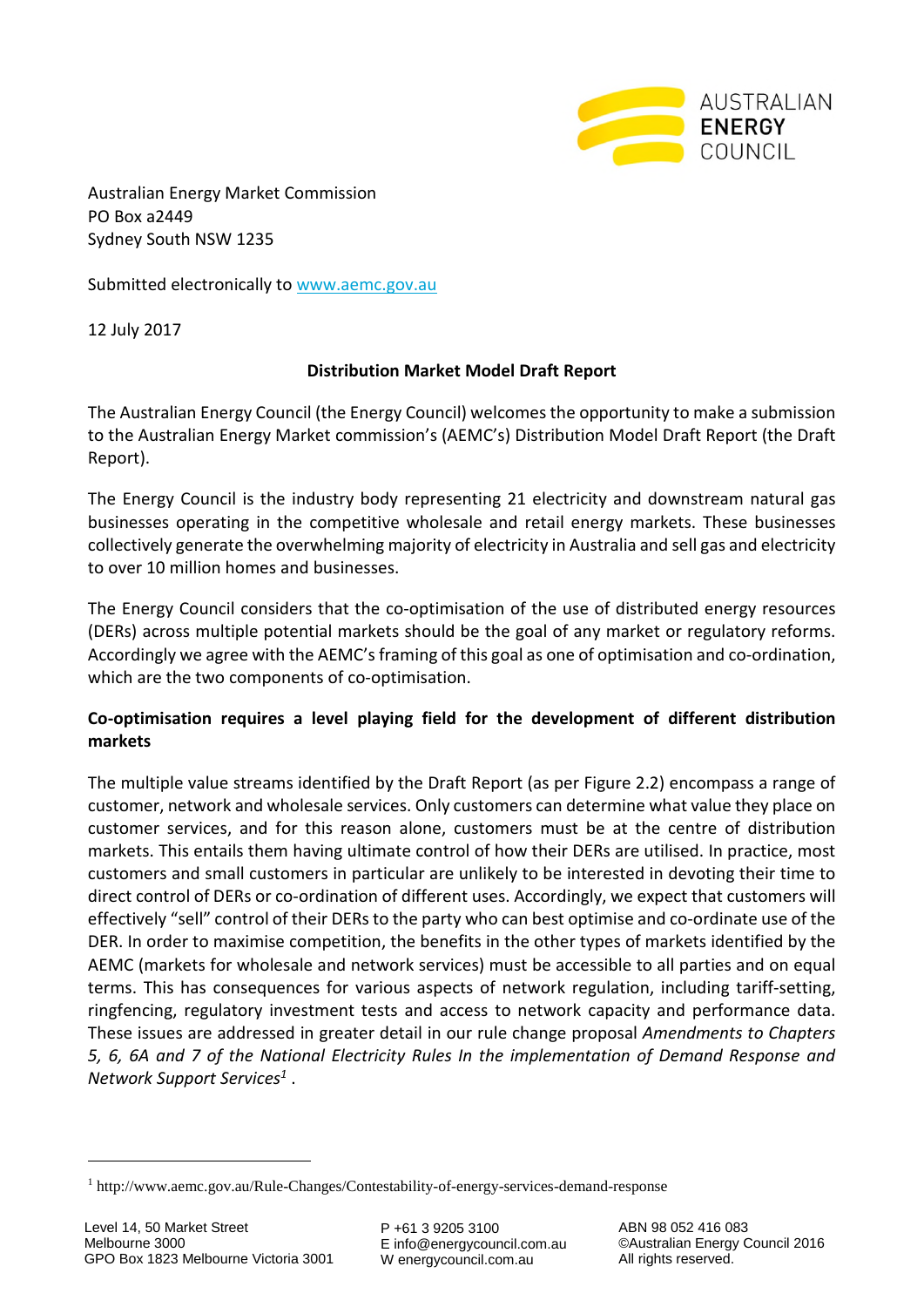The most substantial piece of work in the Australian energy market context relating to distribution markets is the ENA/CSIRO roadmap ("the Roadmap"). This report does an excellent job of identifying the potential scale of the benefits to consumers from the development of efficient and effective distribution markets. As should be expected from a report sponsored by the peak body for Australian energy networks, the Roadmap takes a somewhat network-centric approach to distribution-level markets. Accordingly, we consider that the Roadmap does not fully address the issues of co-optimisation with non-network services. Additionally the roadmap is clear on *what* distribution markets (in particular their proposed Network Optimisation Markets) look like than *how* we get there. With these points in mind, the Energy Council commissioned KPMG to carry out some analysis of the Roadmap and the issues that may arise that are not addressed (or not fully worked through) in the Roadmap. We attach the KPMG report (Distribution Market Models: Assessment of Supporting Frameworks) as part of our submission.

KPMG identify three key risks:

- 1. The ability of DER to be co-optimised across multiple value streams could be constrained.
- 2. The ability of DNSPs to procure DER directly from customers is likely to impede the development of competitive DER markets and limit the ability of DER to capture the full value of its services.
- 3. Potential conflict of interests for the DNSP, especially if the distribution system operation role remains integrated within the distribution network service provider

## **Cost reflective tariffs are important but not the only consideration**

To ensure all parties can access the benefits that DERs can provide to the network, price signals are required. The most obvious route to these is via cost-reflective tariffs for use of the network. This point requires further unpacking.

Under the current framework of pricing network services to individual customers there is already a proliferation of different network tariffs for small customers. In the short term at least, the development of more cost-reflective tariffs such as demand tariffs adds to this proliferation because cost-reflective tariffs are effectively offered on an opt-in basis. This is a consequence of the interaction of the requirement that customers must choose if they would like a more advanced digital meter if they do not already have one and the fact that such meters are required to appropriately settle these new more cost-reflective tariffs. In Victoria where digital meters are ubiquitous it is by regulatory fiat. So tariff design will be more effective where it creates a strong incentive or customers to agree to the installation of a digital meter because there are clear financial benefits to them in doing so.

Retailers' experience is that most customers value simplicity in tariff design. It is neither necessary nor desirable for all network tariffs to be passed through in order for the price signal to be effective. As long as the retailer is exposed to the price signal and has the freedom to appropriately manage the risks of a difference between the network tariff structure and the retail tariff structures their customers choose, that is enough. Tariff structure pass-through is a legitimate risk management approach to be sure, but not the only one. The same applies to other aggregators who are already entering the market via service offerings based around DERs (e.g. Reposit). After all, another major component of household electricity bills, the wholesale energy cost, is not directly passed on to